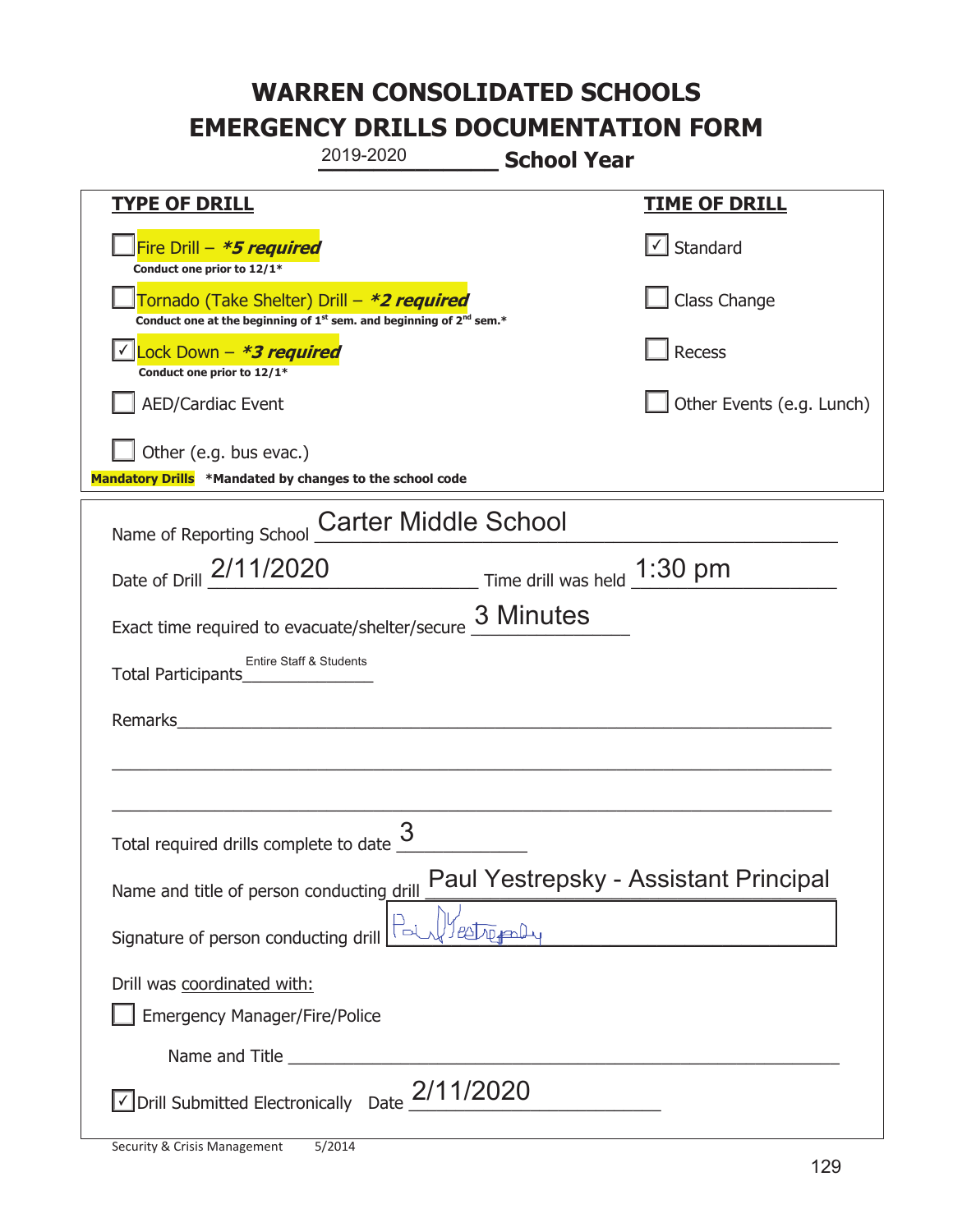|                                                                                                                                           | 2019-2020<br><b>School Year</b>                          |                                                  |
|-------------------------------------------------------------------------------------------------------------------------------------------|----------------------------------------------------------|--------------------------------------------------|
| <u>TYPE OF DRILL</u>                                                                                                                      |                                                          | <b>TIME OF DRILL</b>                             |
| Fire Drill - *5 required<br>Conduct one prior to 12/1*                                                                                    |                                                          | $\vert\textcolor{red}{\checkmark}\vert$ Standard |
| Tornado (Take Shelter) Drill – *2 required<br>Conduct one at the beginning of 1 <sup>st</sup> sem. and beginning of 2 <sup>nd</sup> sem.* |                                                          | Class Change                                     |
| Lock Down - *3 required<br>Conduct one prior to 12/1*                                                                                     |                                                          | Recess                                           |
| <b>AED/Cardiac Event</b>                                                                                                                  |                                                          | Other Events (e.g. Lunch)                        |
| Other (e.g. bus evac.)<br>Mandatory Drills *Mandated by changes to the school code                                                        |                                                          |                                                  |
| Name of Reporting School                                                                                                                  | <b>Carter Middle School</b>                              |                                                  |
| Date of Drill 1/9/2020                                                                                                                    | Time drill was held 10:00 am                             |                                                  |
|                                                                                                                                           | Exact time required to evacuate/shelter/secure 4 minutes |                                                  |
| <b>Entire Staff &amp; Students</b><br>Total Participants                                                                                  |                                                          |                                                  |
| Remarks                                                                                                                                   |                                                          |                                                  |
|                                                                                                                                           |                                                          |                                                  |
|                                                                                                                                           | 1                                                        |                                                  |
| Name and title of person conducting drill                                                                                                 | Paul Yestrepsky - Assistant Principal                    |                                                  |
| Signature of person conducting drill                                                                                                      | للمح                                                     |                                                  |
| Drill was coordinated with:                                                                                                               |                                                          |                                                  |
| <b>Emergency Manager/Fire/Police</b>                                                                                                      |                                                          |                                                  |
|                                                                                                                                           |                                                          |                                                  |
| √ Drill Submitted Electronically Date                                                                                                     | 1/9/2020                                                 |                                                  |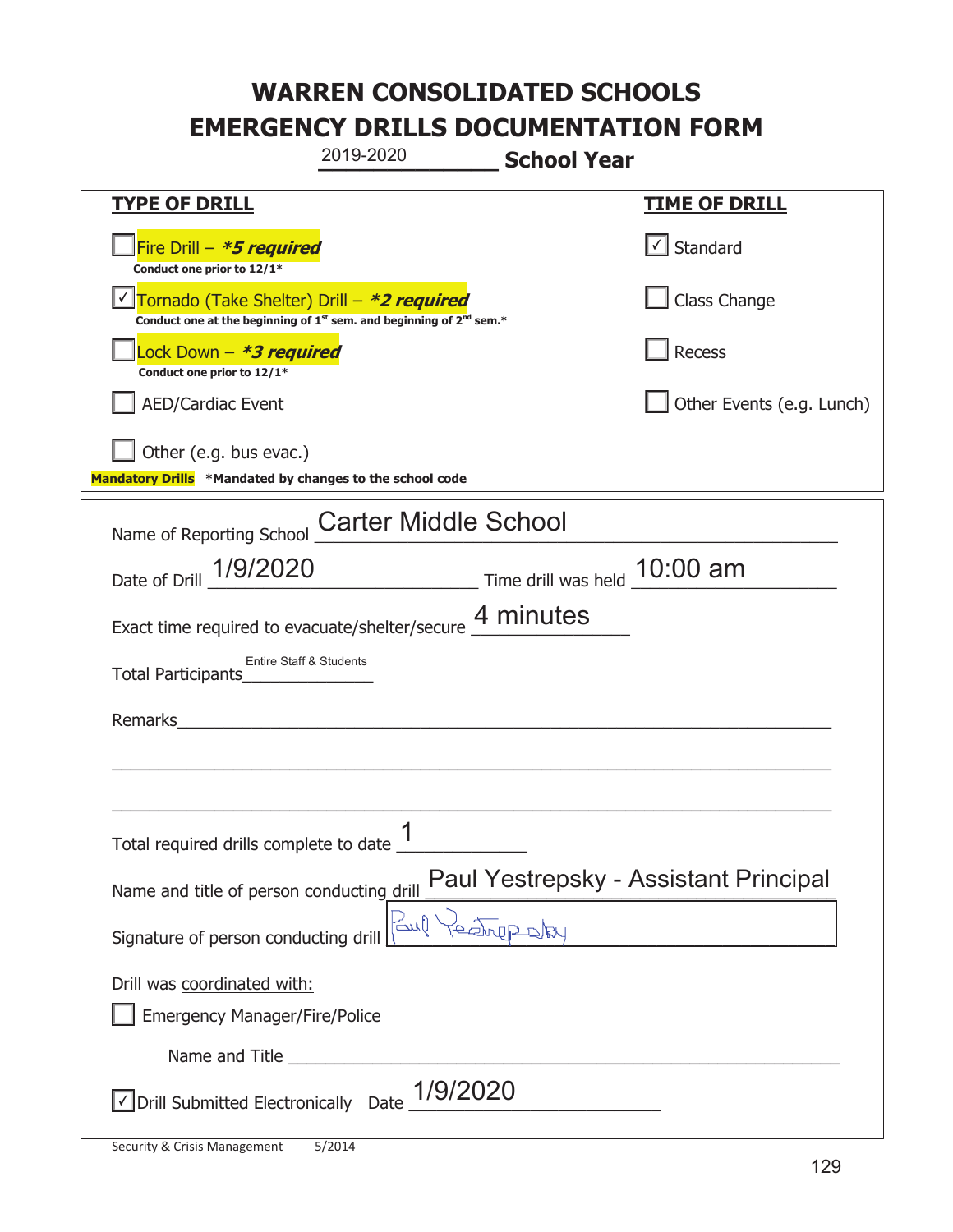|                                                                                    | 2019-2020                                                                                   | <b>School Year</b> |                                       |
|------------------------------------------------------------------------------------|---------------------------------------------------------------------------------------------|--------------------|---------------------------------------|
| <b>TYPE OF DRILL</b>                                                               |                                                                                             |                    | <b>TIME OF DRILL</b>                  |
| Fire Drill - *5 required<br>Conduct one prior to 12/1*                             |                                                                                             |                    | $\lfloor \angle \rfloor$ Standard     |
| Tornado (Take Shelter) Drill – *2 required                                         | Conduct one at the beginning of 1 <sup>st</sup> sem. and beginning of 2 <sup>nd</sup> sem.* |                    | Class Change                          |
| Lock Down - *3 required<br>Conduct one prior to 12/1*                              |                                                                                             |                    | Recess                                |
| <b>AED/Cardiac Event</b>                                                           |                                                                                             |                    | Other Events (e.g. Lunch)             |
| Other (e.g. bus evac.)<br>Mandatory Drills *Mandated by changes to the school code |                                                                                             |                    |                                       |
| Name of Reporting School                                                           | <b>Carter Middle School</b>                                                                 |                    |                                       |
| Date of Drill 11-6-2019 Time drill was held 8:00 am                                |                                                                                             |                    |                                       |
| Exact time required to evacuate/shelter/secure 3 minutes                           |                                                                                             |                    |                                       |
| Entire Staff & Students<br>Total Participants                                      |                                                                                             |                    |                                       |
| Remarks                                                                            |                                                                                             |                    |                                       |
|                                                                                    |                                                                                             |                    |                                       |
|                                                                                    |                                                                                             |                    |                                       |
| Total required drills complete to date $\frac{0}{1}$                               | 3                                                                                           |                    |                                       |
| Name and title of person conducting drill                                          |                                                                                             |                    | Paul Yestrepsky - Assistant Principal |
| Signature of person conducting drill                                               |                                                                                             | POMUDAY            |                                       |
| Drill was coordinated with:<br>Emergency Manager/Fire/Police                       |                                                                                             |                    |                                       |
|                                                                                    |                                                                                             |                    |                                       |
| $\sqrt{}$ Drill Submitted Electronically Date $\underline{11}$ -6-2019             |                                                                                             |                    |                                       |

T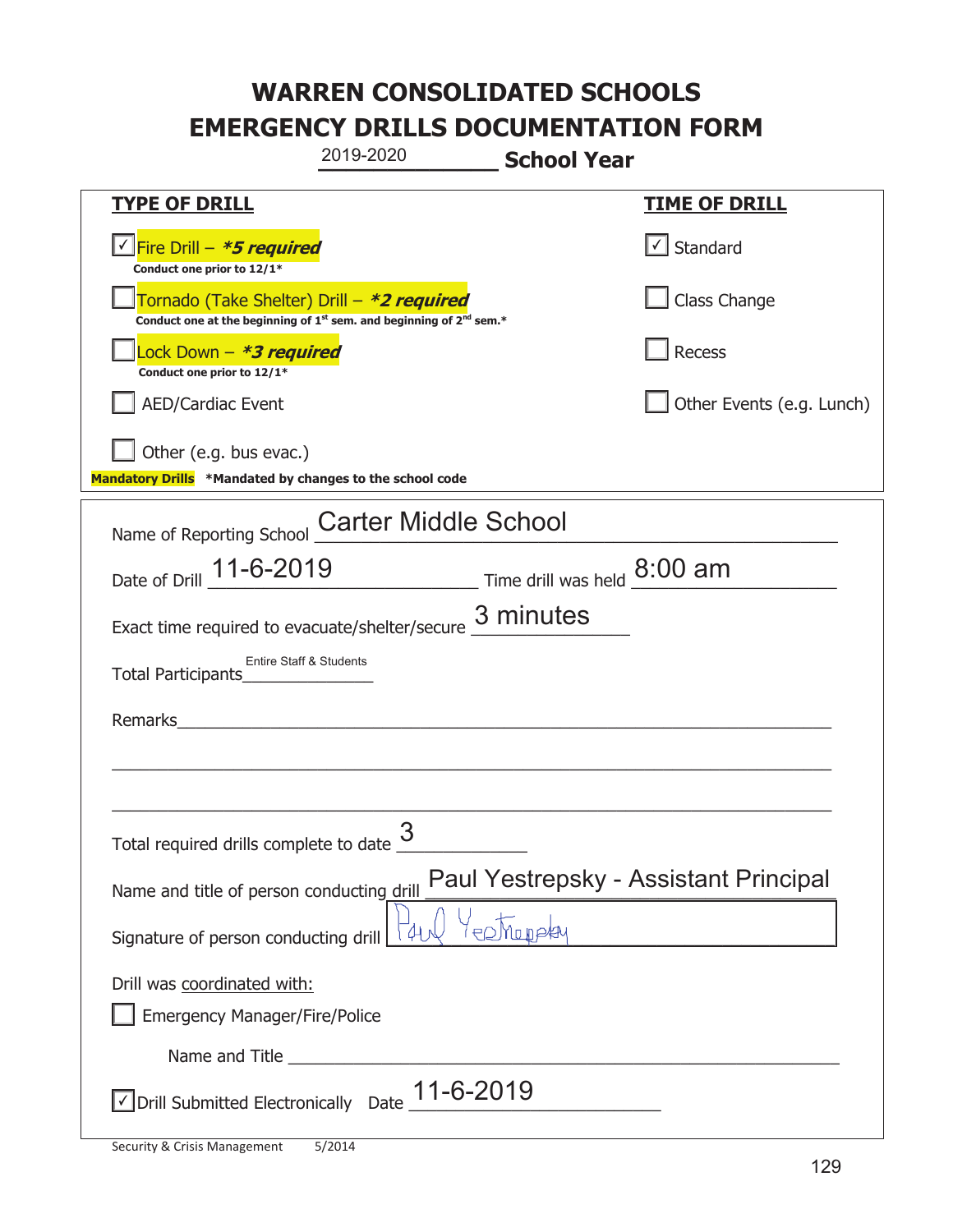| 2019-2020                                                                                                                                 | <b>School Year</b>                                                                                     |
|-------------------------------------------------------------------------------------------------------------------------------------------|--------------------------------------------------------------------------------------------------------|
| <u>TYPE OF DRILL</u>                                                                                                                      | <b>TIME OF DRILL</b>                                                                                   |
| Fire Drill - *5 required<br>Conduct one prior to 12/1*                                                                                    | $\lfloor \angle \rfloor$ Standard                                                                      |
| Tornado (Take Shelter) Drill – *2 required<br>Conduct one at the beginning of 1 <sup>st</sup> sem. and beginning of 2 <sup>nd</sup> sem.* | Class Change                                                                                           |
| Lock Down - *3 required<br>Conduct one prior to 12/1*                                                                                     | Recess                                                                                                 |
| <b>AED/Cardiac Event</b>                                                                                                                  | Other Events (e.g. Lunch)                                                                              |
| Other (e.g. bus evac.)<br>Mandatory Drills *Mandated by changes to the school code                                                        |                                                                                                        |
| <b>Carter Middle School</b><br>Name of Reporting School                                                                                   |                                                                                                        |
| Date of Drill 10/9/2019 Time drill was held 1:15 pm                                                                                       |                                                                                                        |
| Exact time required to evacuate/shelter/secure 3 minutes                                                                                  |                                                                                                        |
| Entire Staff & Students<br>Total Participants                                                                                             |                                                                                                        |
| Remarks                                                                                                                                   |                                                                                                        |
|                                                                                                                                           |                                                                                                        |
| $\mathcal{P}$<br>Total required drills complete to date $\leq$                                                                            |                                                                                                        |
| Name and title of person conducting drill                                                                                                 | <mark>⊩ Paul Yestrepsky - Assistant Principal</mark><br>ે <sub>ંડાપ</sub> ્રી ∀⊖ <i>ર્ય</i> પ્રક્ષ્યનુ |
| Signature of person conducting drill                                                                                                      |                                                                                                        |
| Drill was coordinated with:<br>Emergency Manager/Fire/Police                                                                              |                                                                                                        |
|                                                                                                                                           |                                                                                                        |
| $\vee$ Drill Submitted Electronically Date $\_$ 10/9/2019                                                                                 |                                                                                                        |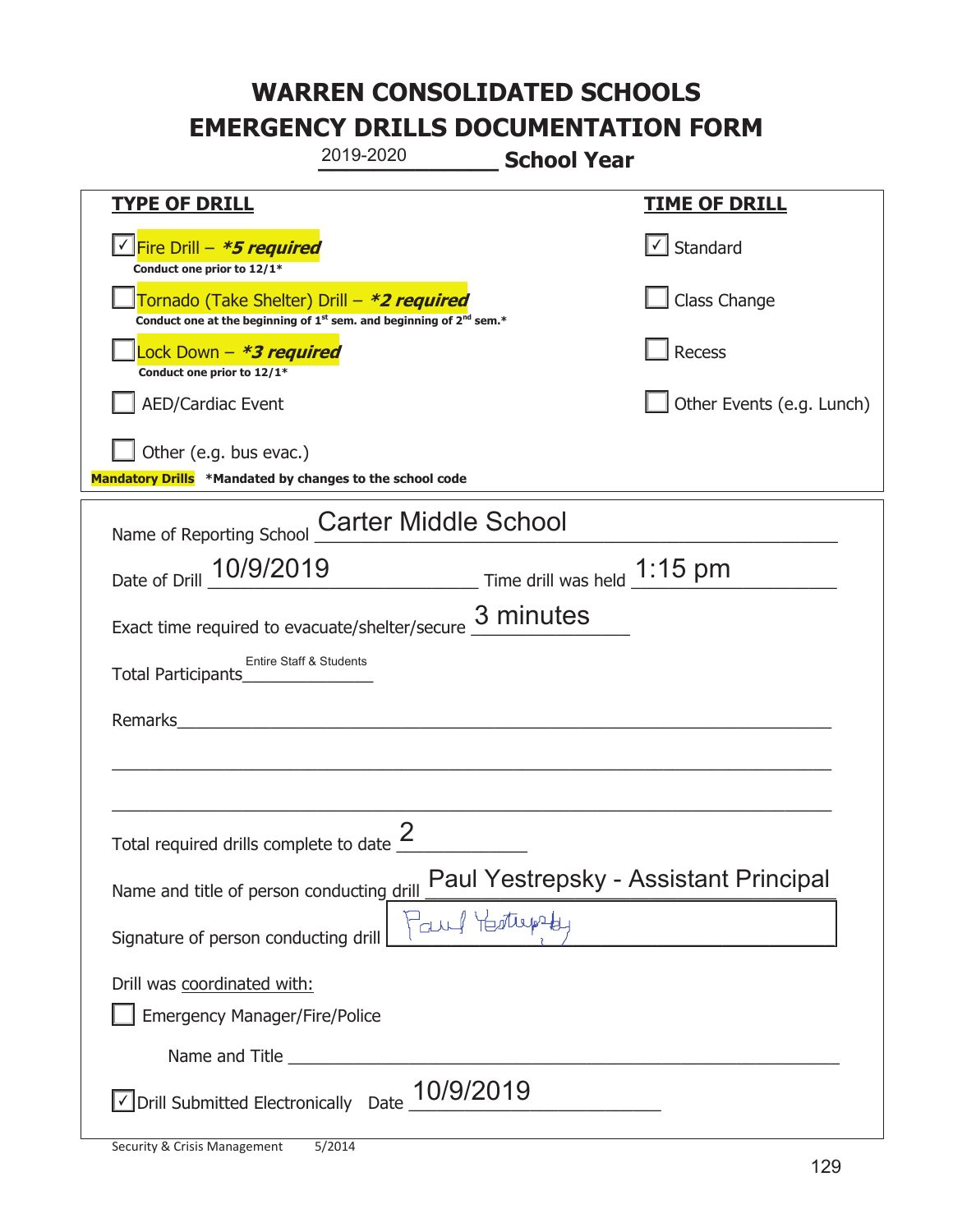| 2019-2020                                                                                                                                 | <b>School Year</b>                    |
|-------------------------------------------------------------------------------------------------------------------------------------------|---------------------------------------|
| <b>TYPE OF DRILL</b>                                                                                                                      | <b>TIME OF DRILL</b>                  |
| Fire Drill - *5 required<br>Conduct one prior to 12/1*                                                                                    | $\lfloor \angle \rfloor$ Standard     |
| Tornado (Take Shelter) Drill – *2 required<br>Conduct one at the beginning of 1 <sup>st</sup> sem. and beginning of 2 <sup>nd</sup> sem.* | Class Change                          |
| Lock Down - *3 required<br>Conduct one prior to 12/1*                                                                                     | Recess                                |
| <b>AED/Cardiac Event</b>                                                                                                                  | Other Events (e.g. Lunch)             |
| Other (e.g. bus evac.)<br>Mandatory Drills *Mandated by changes to the school code                                                        |                                       |
| <b>Carter Middle School</b><br>Name of Reporting School                                                                                   |                                       |
| Date of Drill 10/8/2019<br>$\frac{1:30 \text{ pm}}{}$ Time drill was held $\frac{1:30 \text{ pm}}{}$                                      |                                       |
| Exact time required to evacuate/shelter/secure $\frac{3}{2}$ minutes                                                                      |                                       |
| <b>Entire Staff &amp; Students</b><br>Total Participants                                                                                  |                                       |
| Remarks                                                                                                                                   |                                       |
|                                                                                                                                           |                                       |
| Total required drills complete to date $\leq$                                                                                             |                                       |
| Name and title of person conducting drill                                                                                                 | Paul Yestrepsky - Assistant Principal |
| <b>CLAN-</b><br>Signature of person conducting drill                                                                                      |                                       |
| Drill was coordinated with:<br><b>Emergency Manager/Fire/Police</b>                                                                       |                                       |
|                                                                                                                                           |                                       |
| $\vee$ Drill Submitted Electronically Date $\_$ 10/8/2019                                                                                 |                                       |